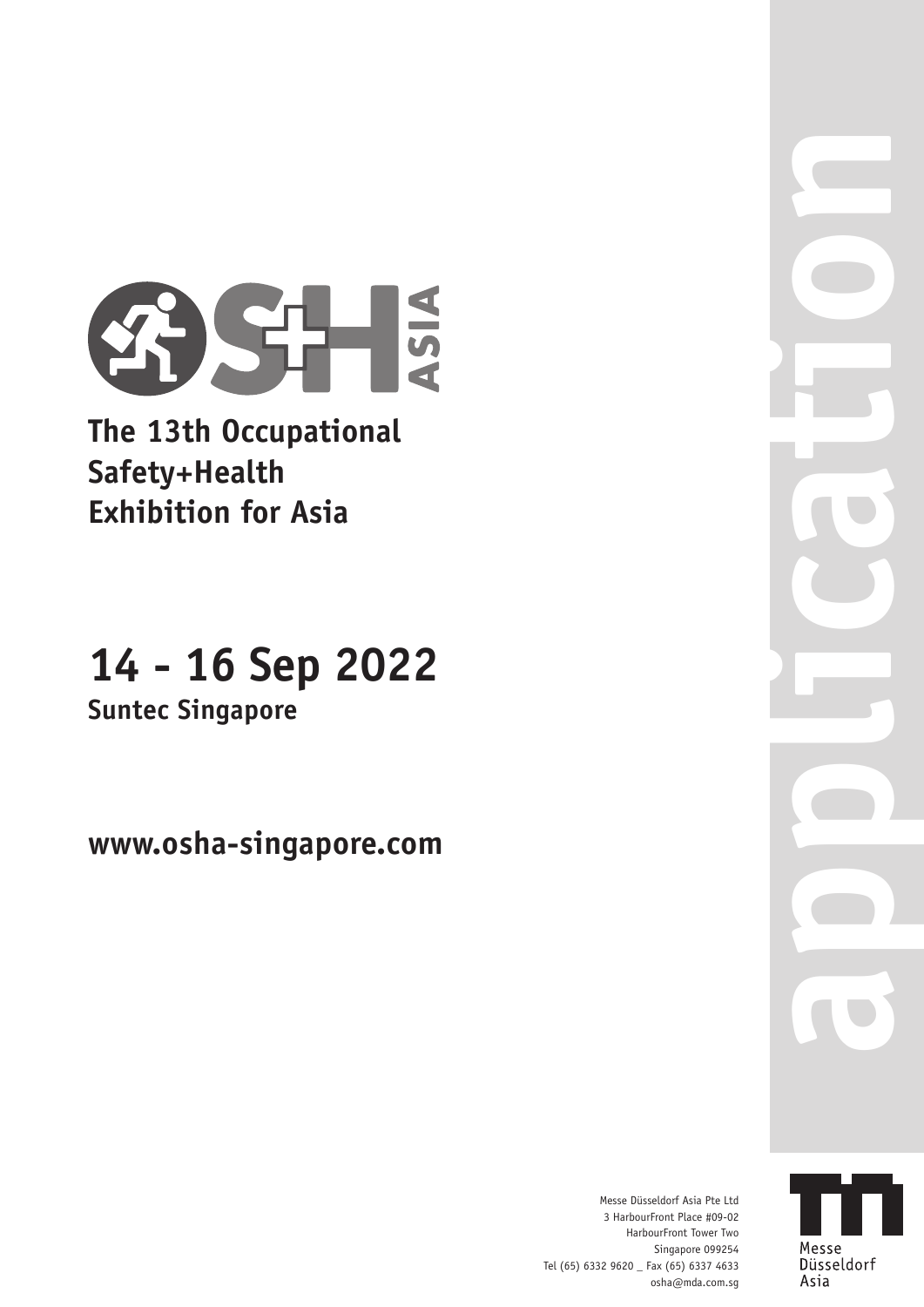## **A1 Space Application**

### **Please complete and return this form to:**

Messe Düsseldorf Asia Pte Ltd 3 HarbourFront Place, #09-02, HarbourFront Tower Two, Singapore 099254 Tel : (65) 6332 9620 **•** Fax : (65) 332 9655 / (65) 6337 4633 Email : osha@mda.com.sg **•** Website : www.osha-singapore.com



**The 13th Occupational Safety+Health Exhibition for Asia**

**14 - 16 Sep 2022 Suntec Singapore**

|                                                                                                                                                                                                                                                  | Address: 2008 and 2008 and 2008 and 2008 and 2008 and 2008 and 2008 and 2008 and 2008 and 2008 and 2008 and 20 |                                                                                                                                                                                                                                |
|--------------------------------------------------------------------------------------------------------------------------------------------------------------------------------------------------------------------------------------------------|----------------------------------------------------------------------------------------------------------------|--------------------------------------------------------------------------------------------------------------------------------------------------------------------------------------------------------------------------------|
|                                                                                                                                                                                                                                                  |                                                                                                                |                                                                                                                                                                                                                                |
|                                                                                                                                                                                                                                                  | City/Postal Code: 2008 2008 2010 2010 2021 2022 2023 2024 2022 2023 2024 2022 2023 2024 2022 2023 20           |                                                                                                                                                                                                                                |
| $\begin{tabular}{c} Tel: \end{tabular}$                                                                                                                                                                                                          |                                                                                                                | Email: Email: Email: Email: Email: Email: Email: Email: Email: Email: Email: Email: Email: Email: Email: Email: Email: Email: Email: Email: Email: Email: Email: Email: Email: Email: Email: Email: Email: Email: Email: Email |
| Contact Person:<br>the control of the control of the control of the control of the control of the control of the control of the control of the control of the control of the control of the control of the control of the control of the control |                                                                                                                | Job Title: <u>www.communities</u>                                                                                                                                                                                              |

### **Cost of Participation\***

We hereby apply for:

| $\Box$ Space Only (min 24 sqm)<br>S\$ 560.00 per sqm                                                                                                                                                           | <b>Total Cost</b> | <b>Billing Address</b><br>PLEASE COMPLETE ONLY IF BILLING ADDRESS IS DIFFERENT FROM<br>REGISTERED COMPANY'S ADDRESS                                                                                                            |  |  |
|----------------------------------------------------------------------------------------------------------------------------------------------------------------------------------------------------------------|-------------------|--------------------------------------------------------------------------------------------------------------------------------------------------------------------------------------------------------------------------------|--|--|
| sqm (mxm)                                                                                                                                                                                                      | S\$               | Company: 2008 Company:                                                                                                                                                                                                         |  |  |
| □ Shell Scheme Package (min 12 sqm)<br>S\$ 660.00 per sqm                                                                                                                                                      |                   | Contact Person: 2008                                                                                                                                                                                                           |  |  |
| sqm (mx m)                                                                                                                                                                                                     | S\$               | Address: National Address: National Address: National Address: National Address: National Address: N                                                                                                                           |  |  |
| Corner surcharges (additional cost):<br>$\Box$ Corner stand (2 sides open) : S\$25.00 per sqm<br>$\Box$ End of block (3 sides open) : S\$35.00 per sqm<br>$\Box$ Island site (4 sides open) : S\$50.00 per sqm |                   | City/Postal Code:                                                                                                                                                                                                              |  |  |
| <b>Website Advertising:</b><br>□ Direct hyperlink on Product Highlight : S\$150.00<br>$\Box$ 'In the Spotlight' logo placement : S\$300.00                                                                     |                   | Email: Email: Email: Email: Email: Email: Email: Email: Email: Email: Email: Email: Email: Email: Email: Email: Email: Email: Email: Email: Email: Email: Email: Email: Email: Email: Email: Email: Email: Email: Email: Email |  |  |
| <b>Print Advertising:</b><br>□ Company logo in Show Guide: S\$150.00                                                                                                                                           |                   | <b>Please list the codes</b>                                                                                                                                                                                                   |  |  |
| □ Banner in Show Guide: S\$300.00<br>(size: 60mmW x 30mmH, position to be determined by Organizer)                                                                                                             |                   | (see List of Exhibits in Form A2) of products<br>to be exhibited.                                                                                                                                                              |  |  |
| $\Box$ 1/8 page ad in Show Update: S\$500.00<br>(size: 105mmW x 72.5mmH, position to be determined by Organizer)                                                                                               |                   |                                                                                                                                                                                                                                |  |  |
| <b>Onsite Advertising:</b>                                                                                                                                                                                     |                   |                                                                                                                                                                                                                                |  |  |
| □ Company logo in floorplan on Entrance Board : S\$300.00                                                                                                                                                      |                   |                                                                                                                                                                                                                                |  |  |
| Total                                                                                                                                                                                                          | S\$               |                                                                                                                                                                                                                                |  |  |

\* Cost does not include Goods & Services Tax which applies to Singapore exhibitors only. Shell Scheme package includes: Wall paneling, fascia with company's name, lighting, carpet, information desk and chairs, discussion table, wastepaper basket, power point. We agree to pay 25% down payment on confirmation of admission and the balance of 75% by 31 May 2022.

**Please note that product codes will not be automatically listed in the catalogue.**

In submitting this space application form, the exhibitor agrees to all points of the Conditions of Participation of the MDA and confirms to have received them. Failing other arrangements subject to the prior consent of MDA, place of jurisdiction (venue) is Singapore or, at the discretion of MDA, the registered office of the exhibitor. This also applies to complaints arising from cheques or drafts.

|                                             |             | To be completed by Organizer |
|---------------------------------------------|-------------|------------------------------|
| Company stamp and legally binding signature | Date        | Stand Allocated:             |
|                                             |             | Area:                        |
|                                             |             | Dimensions:                  |
| Name of signatory                           | Designation |                              |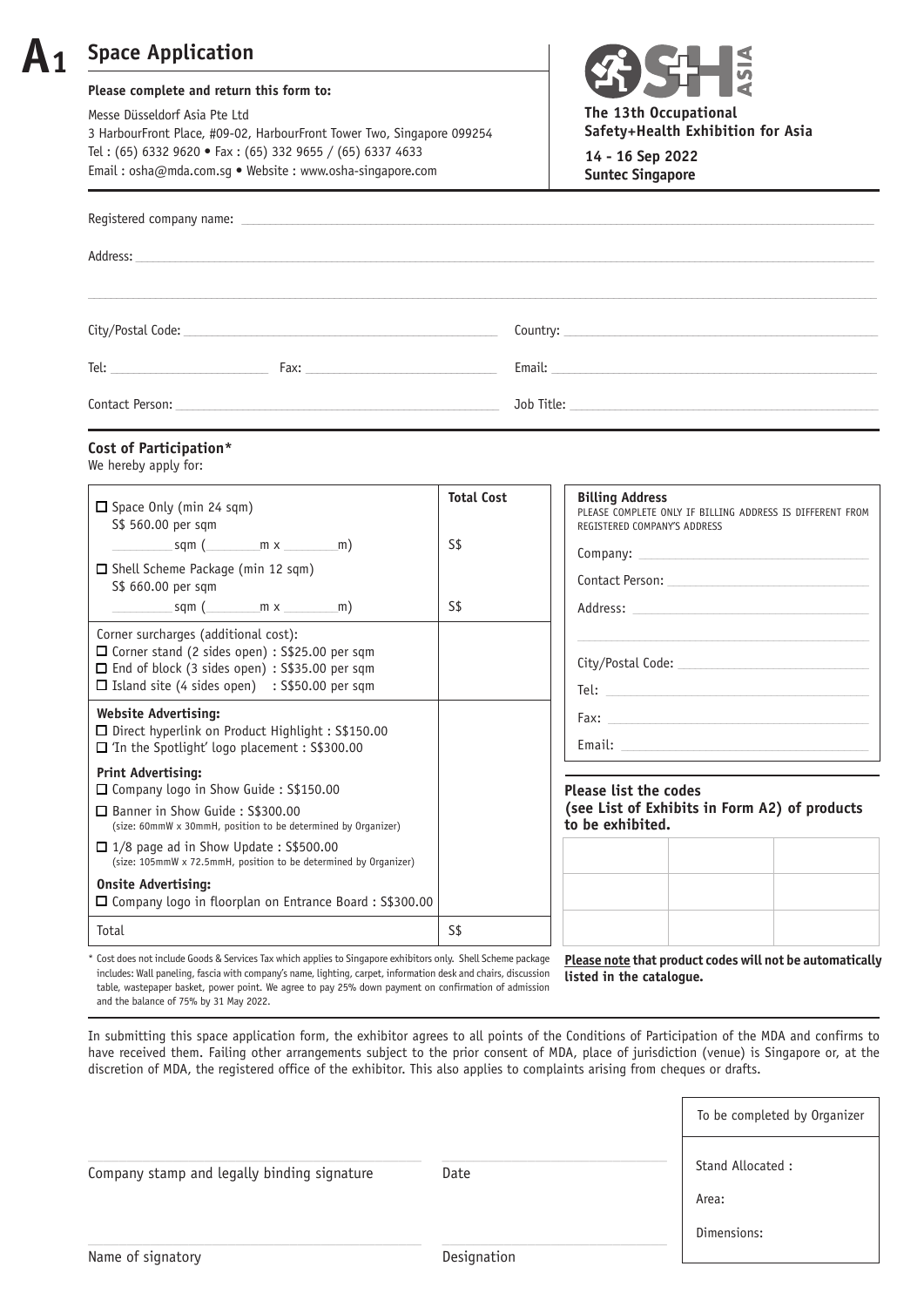# **A2**

### **List of Exhibits**

### **Please complete and return this form to:**

Messe Düsseldorf Asia Pte Ltd 3 HarbourFront Place, #09-02, HarbourFront Tower Two, Singapore 099254 Tel : (65) 6332 9620 **•** Fax : (65) 332 9655 / (65) 6337 4633 Email : osha@mda.com.sg **•** Website : www.osha-singapore.com

### **1. SAFETY AT WORK**

### **Personal Protective Equipment (PPE)**<br>1.1.1 **Head protection**, helmets

- 1.1.1 Head protection, helmets<br>1.1.2 Eve protection, safety glass Eye protection, safety glasses 1.1.3 Ear protection 1.1.4 Breathing protection, breathing apparatus, respirators<br>1.1.5 Hand protection, glove Hand protection, gloves 1.1.6 Arm protection<br>1.1.7 Leg protection Leg protection 1.1.8 Safety shoes 1.1.9 Protective shoes<br>1.1.10 Skin protection Skin protection 1.1.11 Functional wear / performance wear
- 
- 1.1.12 General protective clothing<br>1 1 1 13 Chemical protection suits Chemical protection suits
- 
- 1.1.14 Disposable clothing<br>1.1.15 Protective garments 1.1.15 Protective garments made of rubber<br>1.1.16 Heat and fire-resistant clothing
- Heat and fire-resistant clothing
- 1.1.17 High-frequency protection suits
- 1.1.18 Life jackets
- 1.1.19 Acid-resistant clothing
- 1.1.20 Protective clothing for sand-blasting
- 1.1.21 Protective clothing for welding<br>1.1.22 Radiation-proof clothing
- 1.1.22 Radiation-proof clothing<br>1.1.23 PPE suppliers PPE suppliers
- 
- 1.1.24 Diving suits<br>1.1.25 Full protecti Full protection suits
- 1.1.26 Warning clothing
- 1.1.27 Weather protection clothing

### **Corporate Fashion / Identity / Image Wear**

- 1.2.1 Corporate clothing, informal<br>1.2.2 Corporate Fashion
- Corporate Fashion
- 1.2.3 Corporate Wear
- 1.2.4 Careerwear, officewear

### **Fabrics for Protective Wear and Workwear**

| 1.3.1 | Fabrics for protective wear and |
|-------|---------------------------------|
|       | workwear                        |
| 1.3.2 | Fabrics for use by the medical  |
|       | profession                      |
| 1.3.3 | Fabrics for personal protective |
|       | equipment                       |
| 1.3.4 | Standard fabrics                |
| 1.3.5 | Intelligent fabrics / fibres    |
| 1.3.6 | Technical fabrics               |

### **Accessories & Components**

| 1.4.1 | Components for foot protection    |
|-------|-----------------------------------|
| 1.4.2 | Components for general protective |
|       | clothing                          |
| 1.4.3 | Logos, applications, embroidery,  |
|       | flocking, printing                |
| 1.4.4 | Labels                            |
| 1.4.5 | Other accessories                 |
|       |                                   |

### **Safety Equipment and Facilities for the Workplace**

| 1.5.1 | Height quards, fall protection    |
|-------|-----------------------------------|
| 1.5.2 | Personal safety installations and |

- equipment
- 1.5.3 Alarm systems

### **Software**

- 1.6.1 Occupational safety management
- 1.6.2 Risk assessment
- 1.6.3 Documentation and statistics
- 1.6.4 Training / schooling<br>1.6.5 Databases
- **Databases**
- **Services and Consultancies**<br>1.7.1 Medical care and s Medical care and safety regulations in the workplace<br>1.7.2 Technical monito Technical monitoring 1.7.3 Risk assessment
- 1.7.4 Management advice<br>1.7.5 Safety audit and cer
- Safety audit and certification
- 1.7.6 Safety training
- 1.7.7 Contract clothing<br>1.7.8 Labelling
- Labelling
- 1.7.9 Cleaning

### **2. HEALTH AT WORK**

### **Works Doctor and Practice**

| 2.1.1 | Health at work / environmental |
|-------|--------------------------------|
|       | health / travel health         |
| 2.1.2 | Medical equipment              |
| 2.1.3 | Practice facilities            |
| 2.1.4 | Examination room facilities    |
| 2.1.5 | Ergonomic equipment            |
| 216   | Hearing test equipment         |

- 2.1.6 Hearing test equipment
- 2.1.7 Eye test equipment
- 2.1.8 Vaccination

### **Occupational Health Management/Prevention**

### 2.2.1 Workplace Health Promotion

- 
- 2.2.1.1 Nutrition<br> $2.2.1.2$  Exercise Exercise / Corporate Fitness
	-
- 2.2.1.3 Relaxation<br>2.2.1.4 Prevention 2.2.1.4 Prevention of addiction<br>2.2.2 Prevention of back prob
- Prevention of back problems
- 2.2.3 Prevention of Stress
- 2.2.4 Consultation and Training
- 2.2.5 Time Management
- 2.2.6 Psychological / Mental Stress
- 2.2.7 Keeping Healthy<br>2.2.8 Demographics
- 2.2.8 Demographics<br>2.2.9 Career and Far
- Career and Family / Work-Life-Balance<br>2.2.10 Inclusio
- Inclusion / Occupational Integration Management

### **First Aid, Rescue**

- 2.3.1 Medicines and pharmaceutical
- preparations<br>
2.3.2 Eve irrigation
- Eye irrigation
- 2.3.3 Breathing equipment
- 2.3.4 Defibrillation equipment<br> $2.3.5$  First aid rescue
- First aid, rescue
- 2.3.6 Stretchers<br>2.3.7 Emergency
- Emergency showers
- 2.3.8 Rescue equipment
- 2.3.9 Bandages

### **Hygiene and Sanitary Supplies**

| 2.4.1 | Disinfectants, disinfection |  |  |
|-------|-----------------------------|--|--|
|       | aguinmant                   |  |  |

- equipment<br>2.4.2 Showers
- 2.4.2 Showers<br>2.4.3 Hand cle Hand cleansers
- 
- 2.4.4 Towel and soap dispensers<br>2.4.5 Hygiene and sanitary sunnl Hygiene and sanitary supplies
- 2.4.6 Hygiene analysis
- 2.4.7 Cleaning machines
- 2.4.8 Wash rooms



**The 13th Occupational Safety+Health Exhibition for Asia**

**14 - 16 Sep 2022 Suntec Singapore**

|                                            | <b>Workstation Architecture, Ergonomy</b> |  |  |
|--------------------------------------------|-------------------------------------------|--|--|
| 2.5.1                                      | Workstation architecture and aids         |  |  |
| 2.5.2                                      | Workstation equipment                     |  |  |
| 2.5.3                                      | Workstation seating                       |  |  |
| 2.5.4                                      | Standing workstations                     |  |  |
| 2.5.5                                      | Telephone workstations, call centers      |  |  |
| 2.5.6                                      | Computer workstations                     |  |  |
| 2.5.7                                      | Workstations for those with special       |  |  |
|                                            | needs                                     |  |  |
| 2.5.8                                      | Acoustics                                 |  |  |
| 2.5.9                                      | Flooring                                  |  |  |
| 2.5.10                                     | Temperature control studies, air          |  |  |
|                                            | conditioning equipment                    |  |  |
| 2.5.11                                     | Lighting and anti-glare concepts          |  |  |
| 2.5.12                                     | Colour concepts and their                 |  |  |
|                                            | implementation                            |  |  |
| 2.5.13                                     | Workplace studies, optimisation           |  |  |
| 2.5.14                                     | Protection for non-smokers                |  |  |
| 2.5.15                                     | Media technology / A/V equipment          |  |  |
| Catering in the Workplace / Healthy Eating |                                           |  |  |

- 2.6.1 Catering in the workplace<br>2.6.2 Nutrition advice Nutrition advice
- 
- 2.6.3 Drinks vending machines<br>2.6.4 Drinks Drinks

### **3. SECURITY AT WORK**

### **Fire Protection / Safety Products & Systems**

| 3.1.1                                                     | Preventive fire protection       |  |  |
|-----------------------------------------------------------|----------------------------------|--|--|
| 3.1.2                                                     | Fire extinguishing equipment and |  |  |
|                                                           | agents                           |  |  |
| 3.1.3                                                     | Fire alarm systems               |  |  |
| 3.1.4                                                     | Gas detectors                    |  |  |
| 3.1.5                                                     | Smoke detectors                  |  |  |
| 3.1.6                                                     | Labelling (Fire protection)      |  |  |
| 3.1.7                                                     | Fire protection organization     |  |  |
| 3.1.8                                                     | <b>Building materials</b>        |  |  |
| 3.1.9                                                     | Construction chemistry           |  |  |
| 3.1.10                                                    | Structural wall protection       |  |  |
| <b>Protection Against Explosions &amp; Toxic Products</b> |                                  |  |  |
|                                                           |                                  |  |  |

Measuring equipment for explosive &

Measuring equipment for radiation

3.2.1 Explosion-proof equipment

3.2.2 Gas detectors<br>3.2.3 Measuring equ

toxic atmosphere<br>3.2.4 Tools, spark-free 3.2.4 Tools, spark-free<br>3.2.5 Storage Storage 3.2.6 Labelling

**Protection Against Radiation** 3.3.1 Data management<br>3.3.2 Measuring equipm

3.3.4 Transport and storage 3.3.5 Insurers for fire and disasters

3.4.1 Electrostatic, safety equipment<br>3.4.2 Earthing and short-circuit devic 3.4.2 Earthing and short-circuit devices<br>3.4.3 Insulating materials Insulating materials 3.4.4 Low-voltage equipment<br>3.4.5 Low-voltage switch equ

Low-voltage switch equipment

3.3.3 Labelling

**Electrical Safety**

3.4.6 Fuses

3.4.7 Safety switches<br>3.4.8 Tools, insulated Tools, insulated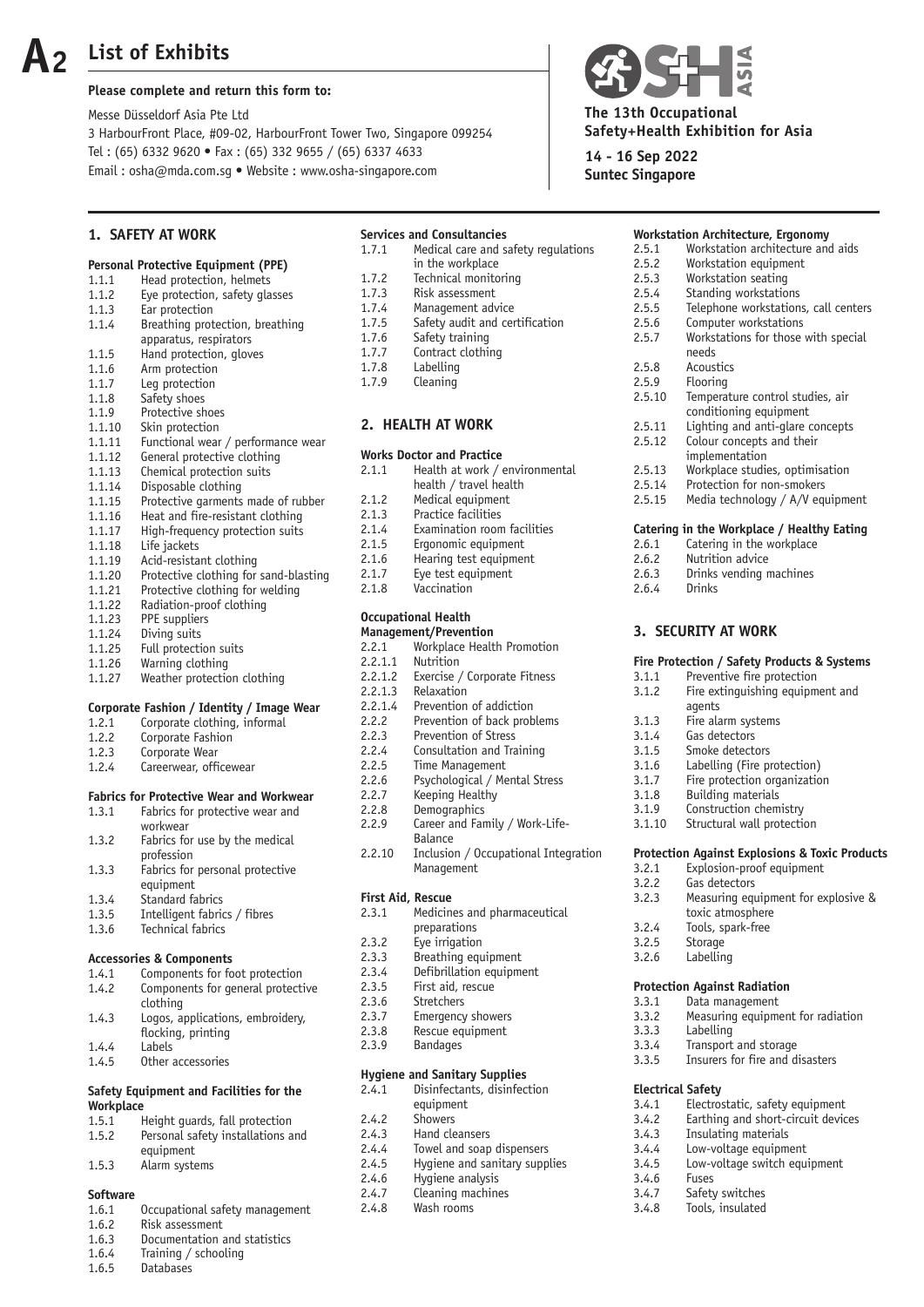### **Air Pollution Control**<br>2.5.1 **Extractor pl**

| Extractor plant and equipment,     |
|------------------------------------|
| precision extractors               |
| Adsorption agents                  |
| Plant and equipment for separation |
| of solid, liquid and gaseous       |
| materials from exhaust air and gas |
| Plant and equipment for air        |
| pollution control in the workplace |
| Air pollution control agents       |
| Air conditioning systems           |
| Air washers                        |
|                                    |

3.5.8 Dust filter agents

### **Noise Reduction / Silencers / Vibration Protection**

| 3.6.1 |  | Noise reduction/silencers |  |
|-------|--|---------------------------|--|
| - - - |  |                           |  |

- 3.6.2 Sound-proof walls and panels<br>3.6.3 Cabins, capsules, shields
- Cabins, capsules, shields
- 3.6.4 Silencers
- 3.6.5 Vibration dampers

### **Environmental Protection at Work / Focus ENVITEC**

| 3.7.1   | Waste collection and transport                     |
|---------|----------------------------------------------------|
| 3.7.2   | Water and waste water treatment                    |
| 3.7.3   | Site remediation                                   |
| 3.7.4   | <b>Storage</b>                                     |
| 3.7.5   | Substitute material, non-poisonous,<br>non-harmful |
|         |                                                    |
| 3.7.6   | Environmental protection at work                   |
| 3.7.7   | Waste disposal services                            |
| 3.7.8   | Management / safe handling of                      |
|         | hazardous materials                                |
| 3.7.9   | Transport of hazardous materials.                  |
| 3.7.10  | Consulting                                         |
| 3.7.11  | IT sector (hardware and software)                  |
| 3.7.12  | Logistics/Management                               |
| 3.7.13  | Environmental databases /                          |
|         | documentation                                      |
| n 7 1 / | مرمانية فالمساور                                   |

3.7.14 Certification

### **Measurement and Control Technology**

| Measurement, regulation, control |
|----------------------------------|
|                                  |

- 3.8.2 Automatic, self-regulating, integral
- 3.8.3 Computer-controlled systems<br>3.8.4 Components, interface man/r
- 3.8.4 Components, interface man/machine
- 3.8.5 Processes 3.8.6 Monitoring (High-risk prevention)<br>3.8.7 Warning devices
- 3.8.7 Warning devices<br>3.8.8 Gases, steams, s
- Gases, steams, smoke
- 3.8.9 Thresholds, concentration<br>3.8.10 Hazardous materials / hara
- Hazardous materials / harmful
- materials<br>3.8.11 Noise leve
- 3.8.11 Noise levels<br>3.8.12 Noise volum
- 3.8.12 Noise volume<br>3.8.13 Temperature
- 3.8.13 Temperature control<br>3.8.14 Radiation
- 3.8.14 Radiation<br>3.8.15 Providers Providers of measurement technology services

### **Safe Equipment and Systems**<br>3.9.1 Emergency shut-off e

- .<br>Emergency shut-off equipment
- 3.9.2 Marking and labelling<br>3.9.3 Emergency exit protec
- 3.9.3 Emergency exit protection devices<br>3.9.4 Personal safety installations and
- Personal safety installations and
- equipment<br>Sians
- $3.9.5$
- 3.9.6 Safety lighting<br>3.9.7 Lamps, hand a
- 3.9.7 Lamps, hand and forehead<br>3.9.8 Safety quidance systems
- Safety quidance systems
- 3.9.9 Warning signs

### **Safety Devices for Machinery**

| 3.10.1 | Safety devices for machinery        |
|--------|-------------------------------------|
|        | (general)                           |
| 3.10.2 | Safety devices for machinery,       |
|        | electric                            |
| 3.10.3 | Safety devices for machinery,       |
|        | mechanical                          |
| 3.10.4 | Safety devices for machinery, optic |
|        |                                     |

3.10.5 Safety devices for machinery, pneumatic

### **Standing Areas**<br>3.11.1 Cleani

- Cleaning agents
- 3.11.2 Tread safety, floor coverings and coatings

### **Facilities, Equipment**

- 3.12.1 Ladders<br>3.12.2 Working
	-
- 3.12.2 Working platforms<br>3.12.3 Safety containers, Safety containers, cupboards and cubicles
- 3.12.4 Knives<br>3.12.5 Worksh
- 3.12.5 Workshop equipment<br>3.12.6 Special tools Special tools
- 
- 3.12.7 Tools
- 3.12.8 Toolbags, tool cabinets<br>3.12.9 Laboratory equipment a
- Laboratory equipment and installations
- **Maintenance, Service and Repair**
- 3.13.1 Maintenance, service and repair on scaffolding, platforms
- 3.13.2 Maintenance, service and repair for
- specific situations<br>3.13.3 Maintenance servi Maintenance, service and repair where there is risk from on-going work-related processes

### **Transport and Vehicle Safety**

- 3.14.1 Safety during transport<br>3.14.2 Third party vehicles on
- 3.14.2 Third party vehicles on site<br>3.14.3 Loading safety
- Loading safety
- 3.14.4 Internal transport<br>3.14.5 Buffers
- **Buffers**
- 3.14.6 Fenders and bumpers
- 3.14.7 Lifting equipment<br>3.14.8 Lifting and transpo
- Lifting and transportation aids
- 3.14.9 Storage<br>3.14.10 Storage
- Storage equipment, storage facilities

### **Quality Assurance**

| 3.15.1 | Control processes          |
|--------|----------------------------|
| 3.15.2 | Equipment, instruments for |
|        | maxmax                     |

managing<br>3.15.3 Document Documentation and statistics

### **Protection of Items**<br>3.16.1 **Functional**

- 3.16.1 Functional safety<br>3.16.2 Electronic control
- 3.16.2 Electronic controls<br>3.16.3 Site and item safet
- Site and item safety
- 3.16.4 Access control (e. g. turnstiles)
- 3.16.5 Emergency technology<br>3.16.6 Sabotage/fraud preven
- Sabotage/fraud prevention
- 3.16.7 Barriers, demarcation zones

### **Installations and Accessories**

- 3.17.1 Windows and trapdoors
- 3.17.2 Gates and doors
- 3.17.3 Safety glass

### **Software**<br>3.18.1

- 3.18.1 Occupational safety management<br>3.18.2 Risk assessment
- Risk assessment
- 3.18.3 Management of hazardous
- substances<br>3.18.4 Documenta Documentation and statistics
- 
- 3.18.5 Training / schooling<br>3.18.6 Databases Databases
- 
- 3.18.7 Environmental protection<br>3.18.8 Fire protection
- 3.18.8 Fire protection<br>3.18.9 Health at work
- Health at work

### **Services and Consultancies**<br>3.19.3 Services

- **Services** 3.19.4 Management advice 3.19.5 Schedule monitoring<br>3.19.6 Safety audit and cert 3.19.6 Safety audit and certification<br>3.19.7 Safety training
- 3.19.7 Safety training<br>3.19.8 Accident statis
- 3.19.8 Accident statistics<br>3.19.9 Labelling

**MANAGEMENT**

**Emergency Medicine**

equipment<br>4.1.2 Stretchers

**Technical Aids**

**CBRN Protection**<br>4.3.1 Protecti

**Decontamination**

technology<br>4.5.1.1 Telecommu

 $4.5.2.2$ 

4.5.1.2 Control rooms<br>4.5.1.3 Radio technolo 4.5.1.3 Radio technology<br>4.5.1.4 Alarm systems Alarm systems 4.5.2 Information technology<br>4.5.2.1 Hardware Hardware<br>Software

3.19.9 Labelling<br>3.19.10 Safety or Safety organization

**4. SPECIAL EQUIPMENT FOR DISASTER / EMERGENCY** 

4.1.1 Mobile medical technology

4.1.3 Disinfection equipment<br>4.1.4 Emergency kits and bags Emergency kits and bags 4.1.5 Medical tents, treatment sites and equipment, nursing equipment

4.1.6 Medical care/follow-up care

 lighting systems 4.2.4 Collection containers and transport

4.2.1 Rescue equipment<br>4.2.2 Treatment of water 4.2.2 Treatment of water and food<br>4.2.3 Mobile power generators and Mobile power generators and

systems

4.3.1 Protective equipment<br>4.3.2 Measuring and testing

4.3.3 Decontamination equipment

4.4.1 Decontamination agents<br>4.4.2 Portable decontamination 4.4.2 Portable decontamination systems<br>4.4.3 Decontamination equipment Decontamination equipment

**Communication and Information** 4.5.1 Control and communication

**Crisis and Emergency Management**<br>4.6.1 Services and consulting 4.6.1 Services and consulting<br>4.6.2 Education and Training 4.6.2 Education and Training<br>4.6.3 Software Software

**5. MEDIA / TRAINING**<br>5.1 Books, literature,

 journals 5.2 Media development<br>5.3 Technical training 5.3 Technical training<br>5.4 Training / training

Publishers

Measuring and testing equipment

Telecommunications technology

Books, literature, posters, trade

5.4 Training / training documentation<br>5.5 Publishers

Stretchers and accessories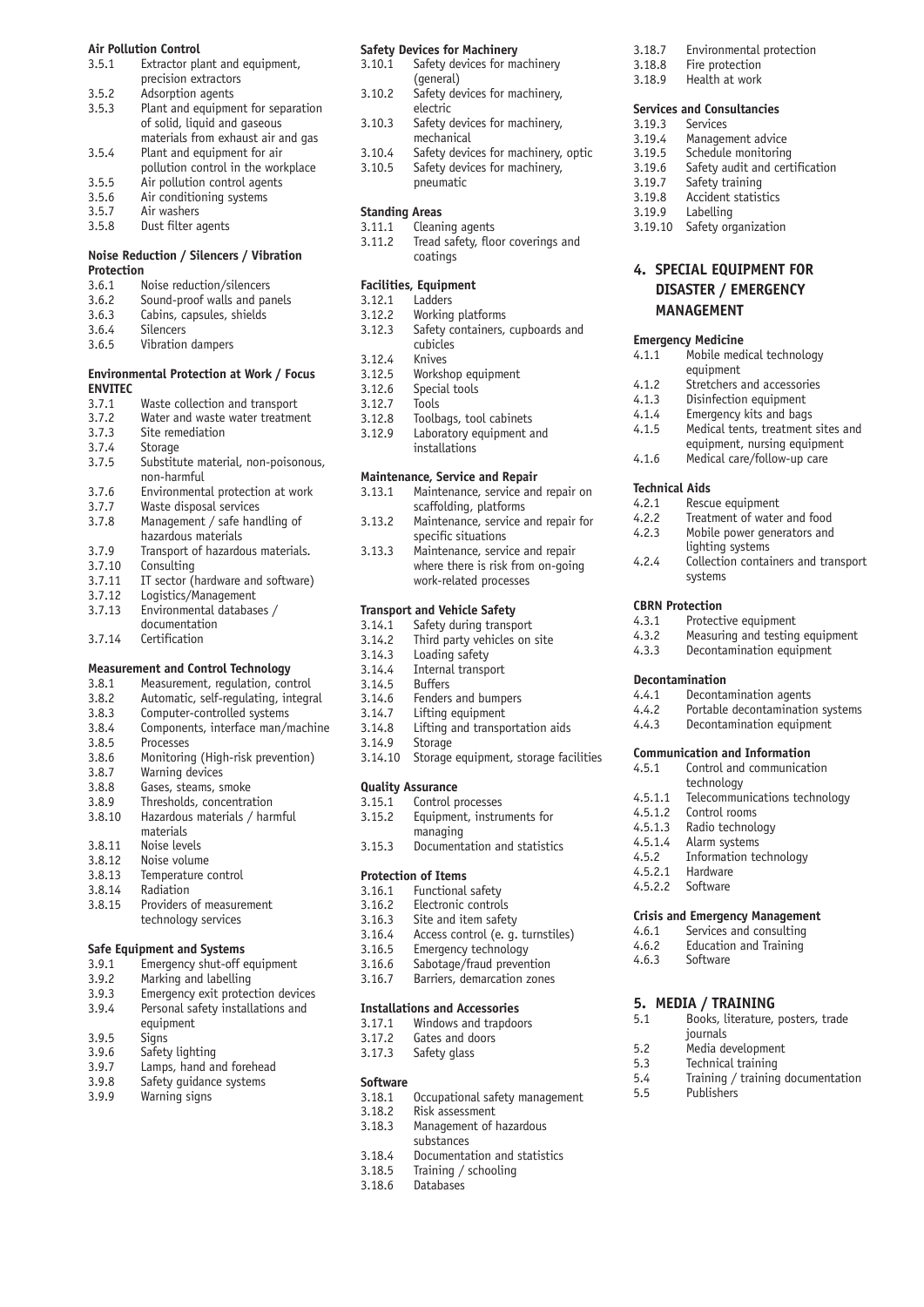#### **1. Organizer**

**B**

Messe Düsseldorf Asia Pte Ltd HarbourFront Place #09-02 HarbourFront Tower Two Singapore 099254 Tel : (65) 6332 9620 Fax : (65) 6332 9655 / 6337 4633 Email : osha@mda.com.sg http://www.osha-singapore.com - hereinafter referred to as - MDA -

#### **2. Venue**

Suntec Singapore 1 Raffles Boulevard, Suntec City Singapore 039593 www.suntecsingapore.com

#### **3. Timetable**

- Erection of booths (the "Build-up Period") 12 - 13 Sep 2022
- Duration of the Exhibition (the "Exhibition Period") 14 - 16 Sep 2022
- Dismantling of booths (the "Dismantling Period") 16 Sep 2022
- Exhibition hours
- 10.00am 6.00pm daily

#### **4. Costs of Participation**

The costs of participation to be paid are as set forth in the participation options described under Clauses 4.2 to 4.5 below. The general services and facilities (4.1) are included in all options under 4.2 and 4.5.

### **Participation Options:**

- **4.1 General services and facilities**
	- Provision of net fair space (stand area) - Pro rata charge for collectively used area
	- (difference between gross and net area) Air conditioning of halls during Exhibition Period as well as last day of Build-up Period.
	- Entry in the catalogue (company name, address, country, tel and fax)
	- Stand number panel with pictograph
	- Cleaning of aisles and passages in halls (exhibitors are responsible for cleaning their stands)
	- General security service (no individual surveillance)
	- Fire protection service during Build-up Period, Exhibition Period and Dismantling Period.
	- Design of open-air space and halls (flags, inscriptions). - General illumination during Build-up Period,
	- Exhibition Period and Dismantling Period.
	- Equipping and operating a service centre (telefax and telephone exchange, forwarding agents, technical facilities office and organizers' office)
	- Comprehensive visitor promotion
	- Visitor registration system
	- Information stands for visitors
	- Such insurances that the organizers are by law required to take up

### **4.2 "STANDARD SHELL SCHEME" (min 12 sqm)**

Shell Scheme : S\$660.00 per sqm

 Services and facilities for "STANDARD SHELL SCHEME" option:

 Stand assembly and dismantling, include all ancillary costs - see Form A1 under "Standard Shell Scheme

#### **4.3 SPACE ONLY (min 24 sqm)** Bare Space : S\$560.00 per sqm

 Services and facilities for "SPACE ONLY" option: - Net hall area without structure and stand number

#### **4.4 Corner Surcharges:**

- Corner stand (2 sides open) : S\$ 25.00 per sqm
- End of Block (3 sides open) :
- S\$ 35.00 per sqm
- Island site (4 sides open) :
- S\$ 50.00 per sqm

Any additional technical services required, e.g. power, security, connection of water, local labour are to be provided exclusively by MDA at an extra charge and can be ordered using special order forms. Fees for additional stand assembly services supplementary to those included in the participation fee, and any orders for services shall be agreed or charged according to MDA's price lists valid at the time of the event.

The fees published by MDA are fixed prices and are binding on both parties once the Exhibitor has been admitted.

In the event of any change in the initial conditions agreed between local contractual partners and MDA or any amendment to legal provisions and fees after admission, MDA shall be entitled to charge these to the Exhibitor at the current rate.

#### **5. Registration**

Registrations must be submitted using the enclosed form, acknowledging the acceptance of these Conditions of Participation. The completed registration form bearing a legally binding signature of the Exhibitor should be mailed to:

Messe Düsseldorf Asia Pte Ltd 3 HarbourFront Place #09-02 HarbourFront Tower Two Singapore 099254 Tel : (65) 6332 9620 Fax : (65) 6332 9655 / 6337 4633

No account shall be taken of conditions or reservations specified by the Exhibitors contained in the registrations. Requests for specific sites do not constitute a condition of participation. Only upon receipt by MDA shall the registration be deemed to be submitted. In consideration of MDA agreeing to consider the registration of the Exhibitor the Exhibitor agrees that it shall not at any time during the Relevant Period withdraw its registration. Particulars given shall be stored for automatic data processing and shall be made available to third parties upon implementation of the contract. Registrations shall be processed in the order received. Any registrations received after the start of space allocation can only be considered if sufficient space is available. Any services offered by companies having exclusive rights in the fair grounds must be ordered through MDA.

For the purpose of this clause - Registration – the relevant period shall commence from the date the Exhibitors submits his registration to MDA and shall end on the last day of the exhibition.

#### **6. Admission**

In principle, only those Exhibitors whose product range is covered by the title and remit of the event shall be admitted in the Exhibition. There is no legal right to admission.



**14 - 16 Sep 2022 Suntec Singapore**

> MDA shall have sole and absolute discretion to decide on the admission of exhibitors and exhibits. Any firm which has failed to meet its financial obligations owing to MDA or affiliated companies (from previous fair participation and/or under the terms of these Conditions of Participation, or Item 7) may be rejected. Exhibitors will be informed of admission in writing and admission shall apply only to the Exhibitor stated therein. The mailing of the notice of admission gives rise to a contract between MDA and the Exhibitor.

> MDA shall be entitled to revoke any admission if such admission was based on a misunderstanding, false information or if the preconditions for approval no longer apply.

> Should MDA be compelled to relocate or change individual stands, entrances, exits or aisles at a later point in time, this shall not give rise to any claims. If through no fault on the part of MDA the space allocated is no longer available, the Exhibitor shall be entitled to a refund of the participation fee, free of interest, as agreed liquidated damages. No claims for further damages may be submitted.

> Following admission by MDA (conclusion of the contract), the obligation to pay the participation fee shall remain legally binding even if, for example, the authorities in the exhibiting country do not approve, in whole or part, the Exhibitor's import requirements, or if exhibits for any reason whatsoever fail to arrive in time or to arrive at all (e.g. owing to loss, delays in transit or customs), or if the Exhibitor or his agent is delayed or even unable to attend. Should the Exhibitor or his agent fail to take over the allocated stand area two days prior to the beginning of the Exhibition, such area may be otherwise disposed of in such manner as MDA shall determine in its absolute discretion. This shall not release the Exhibitor from his contractual obligations or entitle him to demand for refund or lodge any other claims against MDA.

- **7. Terms of Payment**
- The currency of invoice is in SINGAPORE currency (S\$).
- **7.1** Participation costs set forth in Item 5 shall be due upon approval of the registration. The exhibitor shall be billed for such amounts. 25% of the participation costs must be paid upon confirmation and allocation of space. The balance shall be paid not later than 31 May 2022.
- **7.2** Charges for other, separately ordered services or deliveries shall be payable at the time of performance or on the date of receipt of the invoice at the latest.
- **7.3** All remittance are payable to Messe Düsseldorf Asia Pte Ltd, in the currency inclusive of remittance and beneficiary bank charges and must be made by draft or direct transfer to:

 The Hongkong and Shanghai Banking Corporation Ltd Collyer Quay Branch 10 Marina Boulevard, Marina Bay Financial Centre Tower Two #47-01 Singapore 018983

 Account No.: (S\$) 141-274738-001 (US\$) 260-147582-178 Swift Code: HSBCSGSGXXX